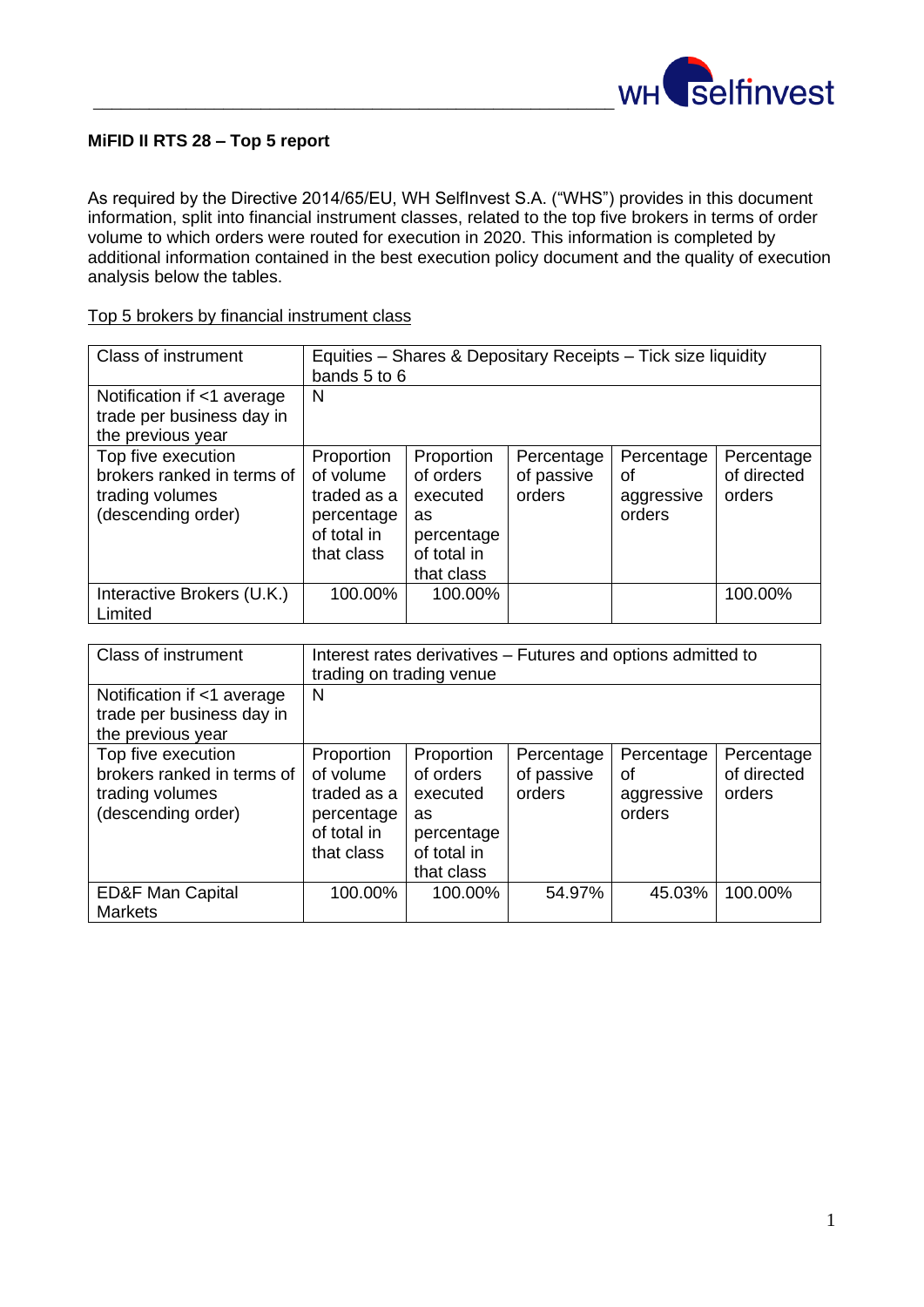

| <b>Class of instrument</b>                                                                | Currency derivatives - Futures and options admitted to trading on<br>trading venue |                                                                                      |                                    |                                          |                                     |
|-------------------------------------------------------------------------------------------|------------------------------------------------------------------------------------|--------------------------------------------------------------------------------------|------------------------------------|------------------------------------------|-------------------------------------|
| Notification if <1 average<br>trade per business day in<br>the previous year              | N                                                                                  |                                                                                      |                                    |                                          |                                     |
| Top five execution<br>brokers ranked in terms of<br>trading volumes<br>(descending order) | Proportion<br>of volume<br>traded as a<br>percentage<br>of total in<br>that class  | Proportion<br>of orders<br>executed<br>as<br>percentage<br>of total in<br>that class | Percentage<br>of passive<br>orders | Percentage<br>οf<br>aggressive<br>orders | Percentage<br>of directed<br>orders |
| <b>ED&amp;F Man Capital</b><br><b>Markets</b>                                             | 100.00%                                                                            | 100.00%                                                                              | 57.97%                             | 42.03%                                   | 100.00%                             |

| <b>Class of instrument</b>                                                                | Equity derivatives – Options and Futures admitted to trading on<br>trading venue  |                                                                                      |                                    |                                          |                                     |
|-------------------------------------------------------------------------------------------|-----------------------------------------------------------------------------------|--------------------------------------------------------------------------------------|------------------------------------|------------------------------------------|-------------------------------------|
| Notification if <1 average<br>trade per business day in<br>the previous year              | N                                                                                 |                                                                                      |                                    |                                          |                                     |
| Top five execution<br>brokers ranked in terms of<br>trading volumes<br>(descending order) | Proportion<br>of volume<br>traded as a<br>percentage<br>of total in<br>that class | Proportion<br>of orders<br>executed<br>as<br>percentage<br>of total in<br>that class | Percentage<br>of passive<br>orders | Percentage<br>οf<br>aggressive<br>orders | Percentage<br>of directed<br>orders |
| <b>ED&amp;F Man Capital</b><br><b>Markets</b>                                             | 100.00%                                                                           | 100.00%                                                                              | 50.34%                             | 49.66%                                   | 100.00%                             |

| <b>Class of instrument</b>                                                                | Commodity derivatives – Options and Futures admitted to trading<br>on trading venue |                                                                                      |                                    |                                          |                                     |
|-------------------------------------------------------------------------------------------|-------------------------------------------------------------------------------------|--------------------------------------------------------------------------------------|------------------------------------|------------------------------------------|-------------------------------------|
| Notification if <1 average<br>trade per business day in<br>the previous year              | N                                                                                   |                                                                                      |                                    |                                          |                                     |
| Top five execution<br>brokers ranked in terms of<br>trading volumes<br>(descending order) | Proportion<br>of volume<br>traded as a<br>percentage<br>of total in<br>that class   | Proportion<br>of orders<br>executed<br>as<br>percentage<br>of total in<br>that class | Percentage<br>of passive<br>orders | Percentage<br>οf<br>aggressive<br>orders | Percentage<br>of directed<br>orders |
| <b>ED&amp;F Man Capital</b><br><b>Markets</b>                                             | 100.00%                                                                             | 100.00%                                                                              | 52.86%                             | 47.14%                                   | 100.00%                             |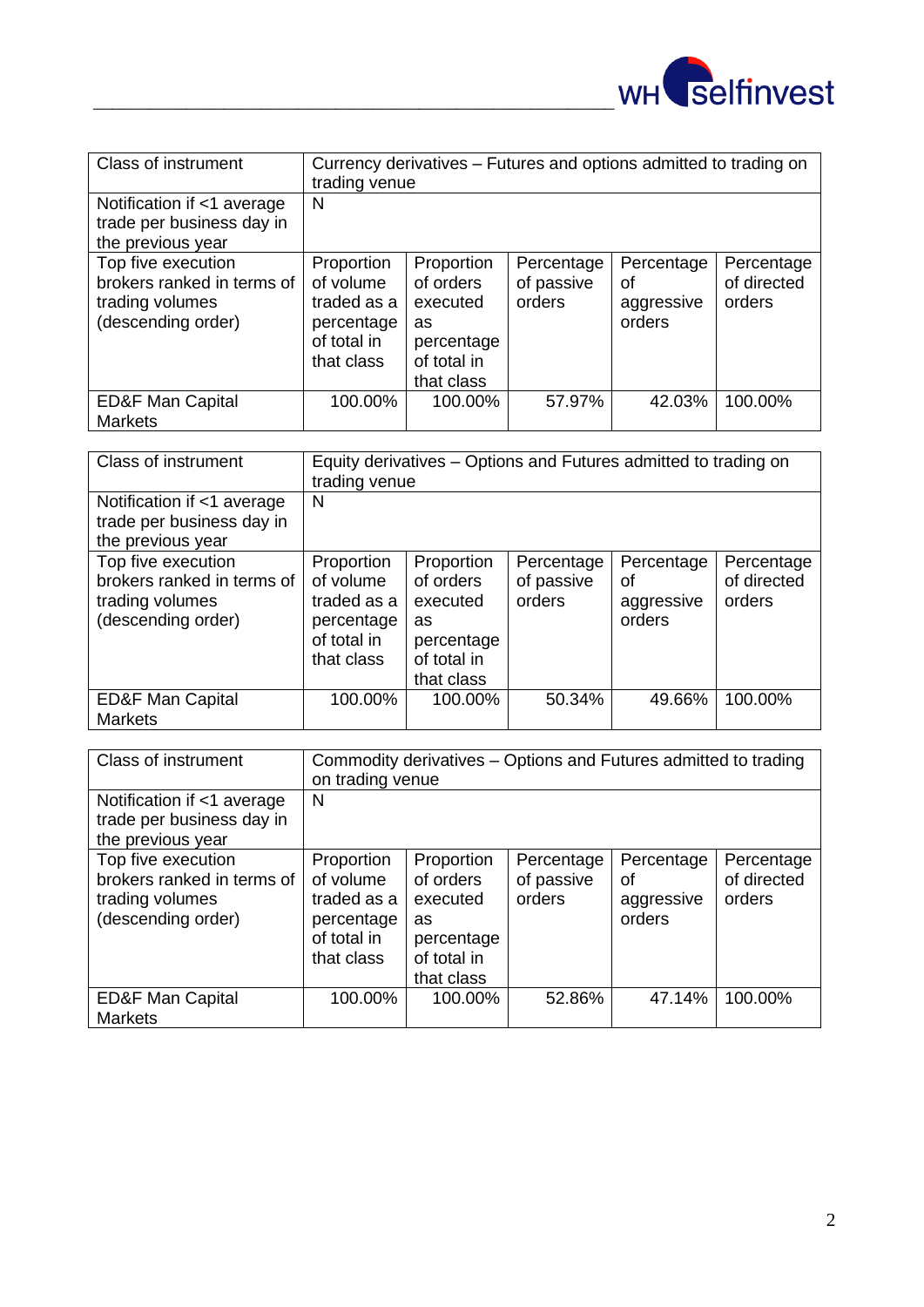

| <b>Class of instrument</b>     | <b>CFD</b>  |             |            |            |             |
|--------------------------------|-------------|-------------|------------|------------|-------------|
| Notification if <1 average     | N           |             |            |            |             |
| trade per business day in      |             |             |            |            |             |
| the previous year              |             |             |            |            |             |
| Top five execution             | Proportion  | Proportion  | Percentage | Percentage | Percentage  |
| brokers ranked in terms of     | of volume   | of orders   | of passive | οf         | of directed |
| trading volumes                | traded as a | executed    | orders     | aggressive | orders      |
| (descending order)             | percentage  | as          |            | orders     |             |
|                                | of total in | percentage  |            |            |             |
|                                | that class  | of total in |            |            |             |
|                                |             | that class  |            |            |             |
| <b>Gain Capital UK Limited</b> | 100.00%     | 100.00%     | 29.39%     | 70.61%     | 100.00%     |

| <b>Class of instrument</b>                                                                | Other instruments – Options and Futures admitted to trading on<br>trading venue   |                                                                                      |                                    |                                          |                                     |
|-------------------------------------------------------------------------------------------|-----------------------------------------------------------------------------------|--------------------------------------------------------------------------------------|------------------------------------|------------------------------------------|-------------------------------------|
| Notification if <1 average<br>trade per business day in<br>the previous year              | Y                                                                                 |                                                                                      |                                    |                                          |                                     |
| Top five execution<br>brokers ranked in terms of<br>trading volumes<br>(descending order) | Proportion<br>of volume<br>traded as a<br>percentage<br>of total in<br>that class | Proportion<br>of orders<br>executed<br>as<br>percentage<br>of total in<br>that class | Percentage<br>of passive<br>orders | Percentage<br>οf<br>aggressive<br>orders | Percentage<br>of directed<br>orders |
| <b>ED&amp;F Man Capital</b><br><b>Markets</b>                                             | 100.00%                                                                           | 100.00%                                                                              | 60.59%                             | 39.41%                                   | 100.00%                             |

Analysis of the quality of the execution

- (a) an explanation of the relative importance the firm gave to the execution factors of price, costs, speed, likelihood of execution or any other consideration including qualitative factors when assessing the quality of execution:
	- CFD: all client orders are transmitted to Gain Capital UK Limited (hereafter "Gain") for execution. Gain is taking into consideration a variety of factors ensuring the best execution possible. These include, amongst others, the fairness and appropriateness of the price, as well as the speed and likelihood of execution, and the size and nature of the order. Gain considers the combination of price and all of the costs related to executing the trade as the determining factors when achieving best execution. In 2020, 9 times out of 10 orders are sent, executed and confirmed in less than 1 second. On average, all clients get an execution price which is equal or even better than the limit they requested when entering the order.
	- Futures: all client orders are transmitted to ED&F Man Capital Markets Limited (hereafter "ED&F") for execution starting September. ED&F is taking into consideration a variety of execution factors ensuring the best execution possible. These include amongst others, the price, the cost, the speed, the likelihood of execution (liquidity) and settlement, the size of the client order, the nature of the client order and any other consideration ED&F considers relevant to the execution of an order. ED&F will determine the relative important of each execution factor to achieve the best possible result by considering the type of client, the characteristics of the client order, the characteristics of the financial instruments to which the relates and the characteristics of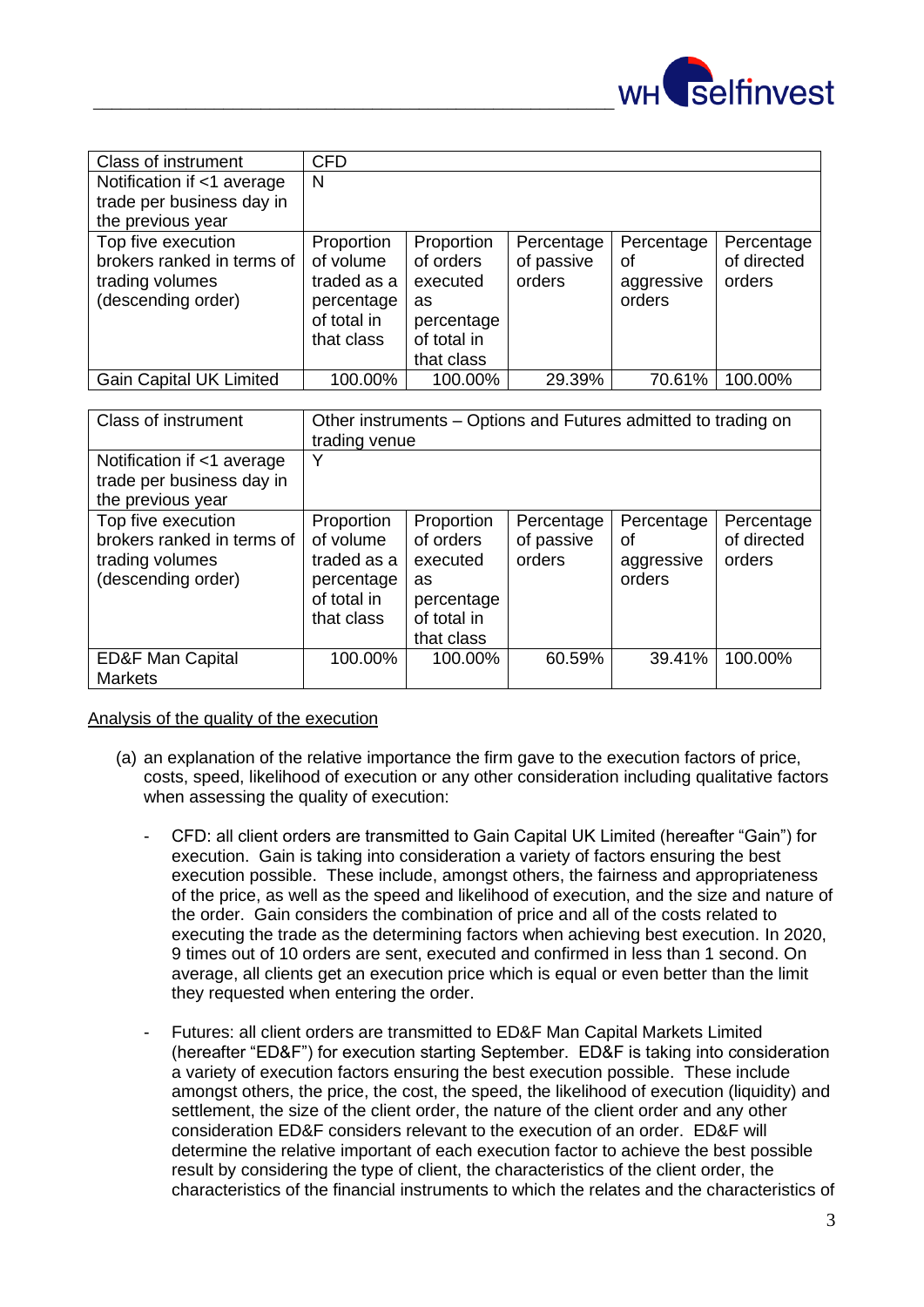

\_\_\_\_\_\_\_\_\_\_\_\_\_\_\_\_\_\_\_\_\_\_\_\_\_\_\_\_\_\_\_\_\_\_\_\_\_\_\_\_\_\_\_\_\_\_\_\_\_\_\_\_\_\_\_\_ the execution venues where the client order can be executed. ED&F higher priority, when considering execution factors, is price. Other execution factors may also be prioritised by ED&F to obtain the best possible result for the execution of a client order. In 2020, 9 times out of 10 orders are sent, executed and confirmed in less than 1 second. On average, all clients get an execution price which is equal or, in some cases, even better than the limit they requested when entering the order.

> The execution venues to which ED&F are referring to when handling client orders include CME Group (CME, CBOT, COMEX, NYMEX and DME), Nasdaq Future, Inc, CBOE Futures Exchange, Eurex, ICE, LCH and LME.

- Shares: all client orders are transmitted to Interactive Brokers (U.K.) Limited ("IB") for execution. IB is taking into consideration a variety of factors ensuring the best execution possible. These include amongst others, price, costs, likelihood of execution, size, nature of an order and any other consideration relevant to the execution of the order such as the nature of the relevant market, prevailing market conditions and possible market impact. The relative importance of each of the execution factors may depend on:
	- $\circ$  the characteristics and nature of the order, including any specific instructions the client might have given;
	- $\circ$  the characteristics of the financial instruments that are the subject of your order; and
	- $\circ$  the characteristics of the execution venues (if there is more than one) to which the order can be directed.

The relative importance of execution factors is applied on a trade-by-trade basis taking into account whether the order is marketable or not. A marketable order is a buy order with a price at or above the lowest offer in the market or a sell order with a price at or below the highest bid in the market. For marketable orders, the primary execution factor is either total consideration or price depending on your instruction. The total consideration represents the price of the financial instrument and the costs related to execution, which include all expenses incurred by the client which are directly related to the execution of the order, including execution fees, clearing and settlement fees and other fees paid to third parties involved in the execution of the order. For nonmarketable orders, the primary execution factor is typically likelihood of execution followed by cost. Both in the case of marketable and non-marketable orders, the remaining execution factors – order size, nature of the order and any other consideration relevant to the efficient execution of you order – are generally secondary and applied where they may optimise the primary factors.

(b) a description of any close links, conflicts of interests, and common ownerships with respect to any execution venues used to execute orders:

WHS does not have any close links, conflicts of interests or common ownerships with the brokers and execution venues contained in this document.

(c) a description of any specific arrangements with any execution venues regarding payments made or received, discounts, rebates or non-monetary benefits received:

None received

(d) an explanation of the factors that led to a change in the list of execution venues listed in the firm's execution policy, if such a change occurred:

No such change occurred.